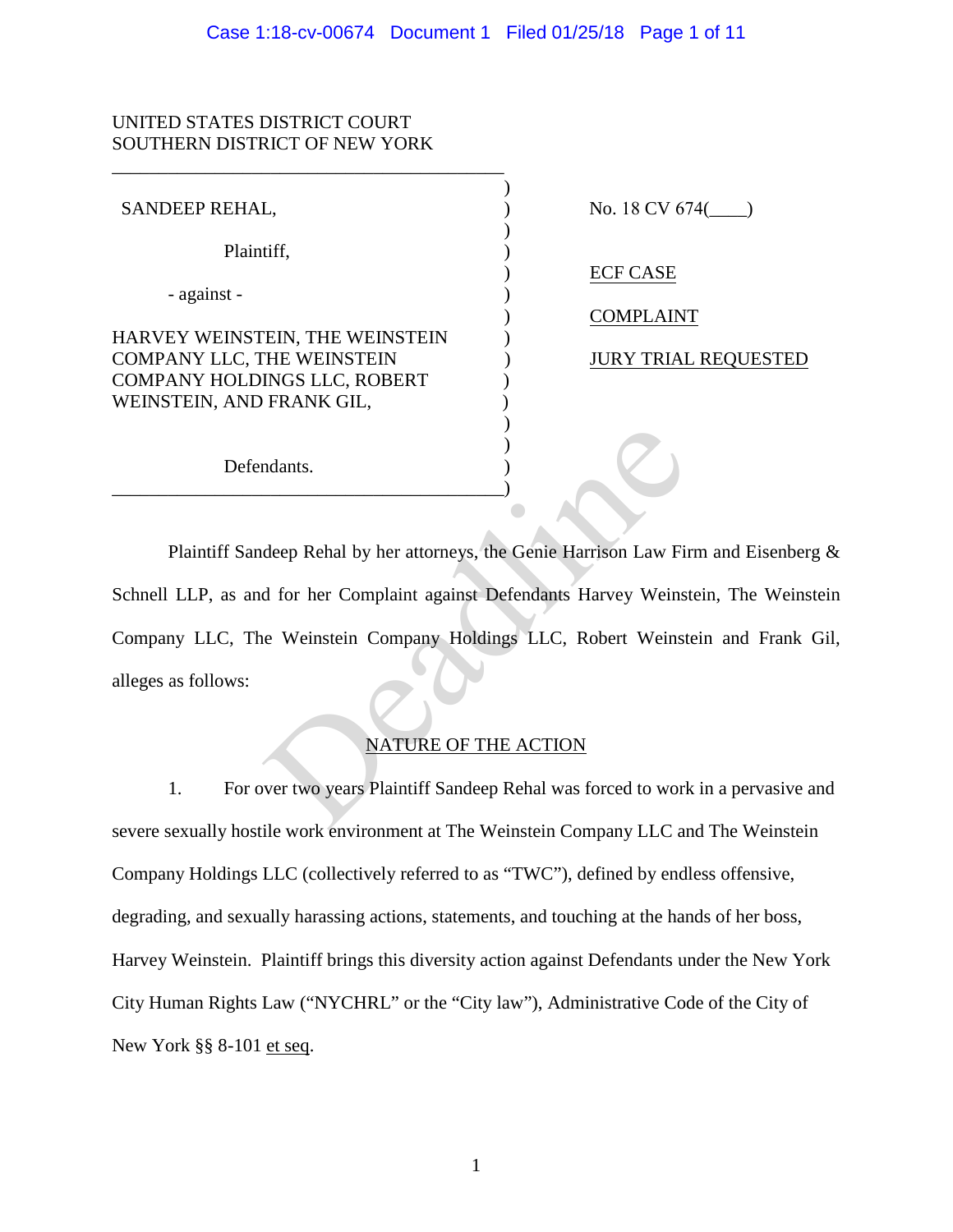## Case 1:18-cv-00674 Document 1 Filed 01/25/18 Page 2 of 11

2. By February 2015, the hostile work environment created by Harvey Weinstein and condoned and enabled by TWC, Robert Weinstein, and the head of Human Resources Frank Gil, escalated to an emotional breaking point for Ms. Rehal. She had no choice but to leave the job she needed to support herself.

3. As a result of the hostile work environment caused by the incessant sexual harassment, Ms. Rehal has suffered, and continues to suffer from severe emotional distress, anxiety, depression, humiliation, fear, anguish and loss of self-esteem.

#### JURISDICTION AND VENUE

4. This Court has original subject matter jurisdiction with respect to this action pursuant to 28 U.S.C. § 1332, as there exists complete diversity of citizenship between Plaintiff and Defendants and the amount in controversy exceeds Seventy-Five Thousand Dollars (\$75,000), exclusive of interest and costs. **SORISDE TRON AND VENCE**<br>Court has original subject matter jurisdiction with respect<br>2. § 1332, as there exists complete diversity of citizenship<br>the amount in controversy exceeds Seventy-Five Thousar<br>of interest and cost

5. Defendants are each subject to the jurisdiction of the Court pursuant to 28 U.S.C. § 1332 with proper venue pursuant to 28 U.S.C. § 1391, as Defendants are residents of and/or are domiciled in this district and the events giving rise to the claims occurred in this district.

### PARTIES

6. Plaintiff Sandeep Rehal was a female employee of Defendants employed as a personal assistant to Harvey Weinstein in TWC's New York City office from approximately February 2013 to February 13, 2015. She is a citizen of the state of California and at all relevant times met the definition of an "employee" under the NYCHRL.

7. Defendants The Weinstein Company LLC and The Weinstein Company Holdings LLC are Delaware limited liability companies whose principal places of business are in New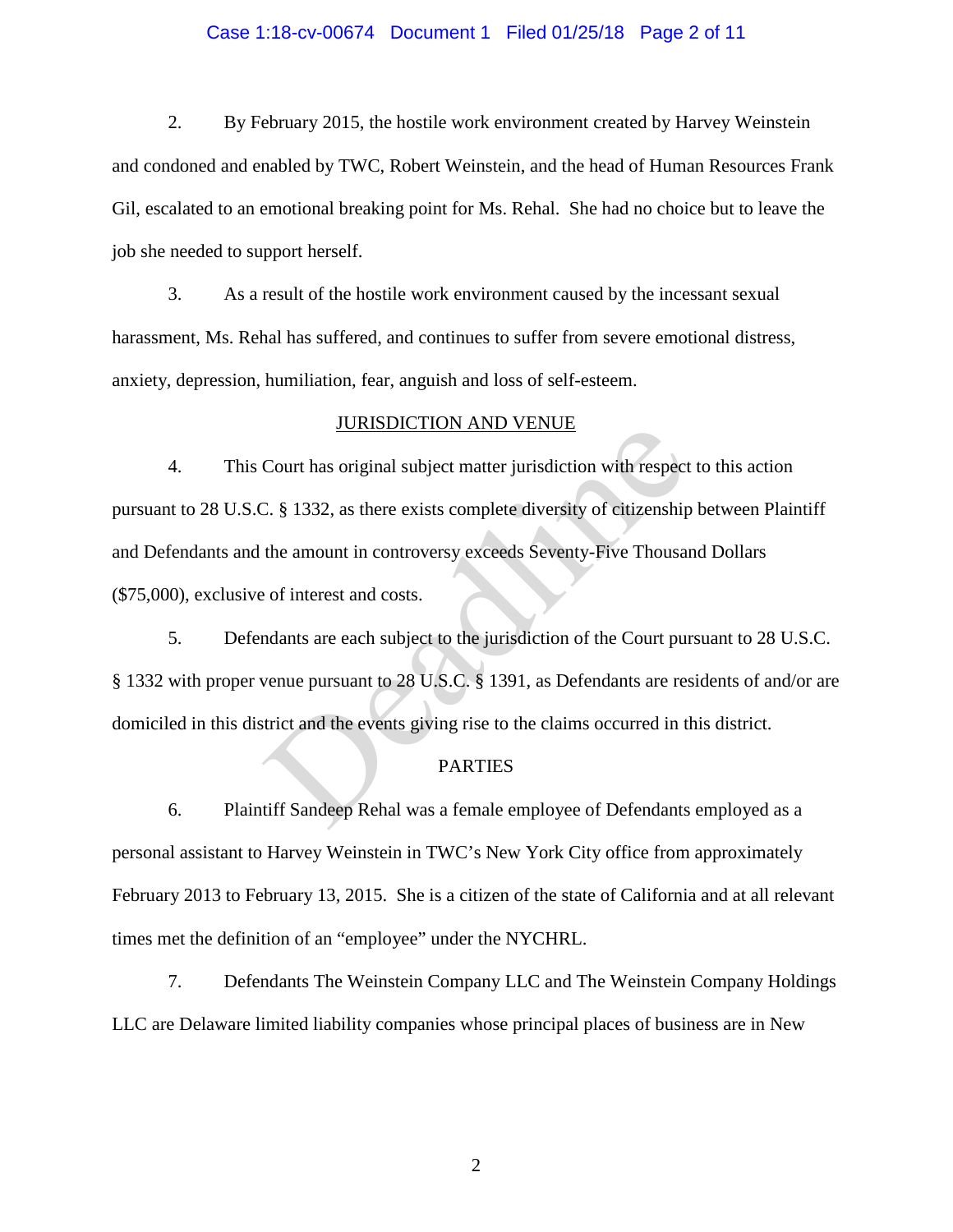### Case 1:18-cv-00674 Document 1 Filed 01/25/18 Page 3 of 11

York City, New York (collectively referred to as "TWC"). TWC is an employer within the meaning of the NYCHRL.

8. Upon information and belief Defendant Harvey Weinstein is a citizen of the State of New York. He was a Director of the Weinstein Company and was, until he was fired on approximately October 8, 2017, the co-chairman of TWC. He was Ms. Rehal's employer within the meaning of the NYCHRL.

9. Upon information and belief Defendant Robert Weinstein is a citizen of the State of New York. He was and is a Director of the Weinstein Company, serves as its co-chairman, and is, upon information and belief, an owner of a significant portion of TWC. Robert Weinstein is an employer within the meaning of the NYCHRL. Robert Weinstein aided and abetted his brother Harvey Weinstein's creation of a sexually hostile work environment at TWC for Ms. Rehal and other women. as and is a Director of the Weinstein Company, serves as<br>tition and belief, an owner of a significant portion of TWC<br>in the meaning of the NYCHRL. Robert Weinstein aided<br>nstein's creation of a sexually hostile work environ

10. Upon information and belief Defendant Frank Gil is a citizen of the State of New York. He was TWC's Senior Vice President of Human Resources during Ms. Rehal's employment with TWC, and aided and abetted Harvey Weinstein's creation of a sexually hostile work environment at TWC for Ms. Rehal and other women.

### PROCEDURAL REQUIREMENTS

11. Following commencement of this action, a copy of this Complaint will be served both on the New York City Commission on Human Rights and the Office of the Corporation Counsel of the City of New York, thereby satisfying the notice requirements of the New York City Administrative Code.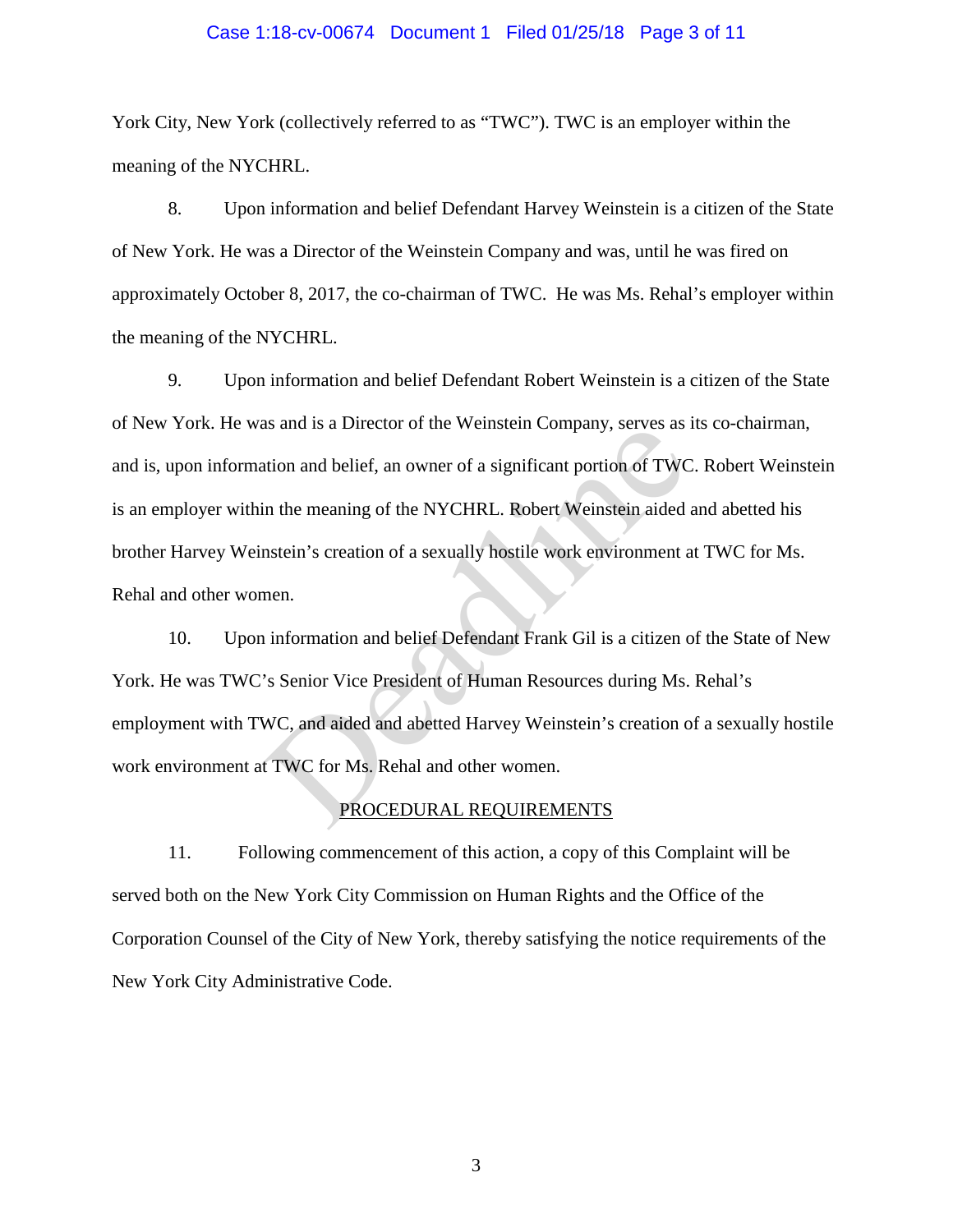#### FACTUAL ALLEGATIONS

12. Ms. Rehal commenced her employment at TWC in approximately February 2013, at age 26, as Harvey Weinstein's personal assistant.

13. Although Harvey Weinstein told Ms. Rehal when he hired her that "he was "a tough guy and hard to work for," she could never have imagined how awful and terrifying her job would be.

14. As Ms. Rehal soon learned, Harvey Weinstein's assistants were expected to be available at all times; there was no boundary between Harvey Weinstein's work life and personal life. Much of Ms. Rehal's work as an employee of TWC involved catering to Harvey Weinstein's sexual appetites and activities, and catering to his demeaning and often abusive family members. extending to the sum of the produced rate we shall's work as an employee of TWC involved catering to<br>appetites and activities, and catering to his demeaning and<br>ng Ms. Rehal's myriad tasks was listening to Harvey Wei<br>ing t

15. Among Ms. Rehal's myriad tasks was listening to Harvey Weinstein's calls, reading and responding to his emails, managing his doctors' appointment, managing his drivers, doing his shopping, and even getting him clean underwear.

16. Ms. Rehal was required to be involved in and aware of the preparations for, and clean up after, Harvey Weinstein's extremely prolific sexual encounters.

17. Throughout her employment with Defendants Ms. Rehal was required, as a condition of her employment, to work with Harvey Weinstein when he was naked. On an almost weekly basis, she was required to take dictation of emails from him while he was naked.

18. Harvey Weinstein subjected Mr. Rehal to unwelcome touching. Almost every time Ms. Rehal accompanied Harvey Weinstein in his chauffeured Lexus SUV, he made her sit in the back with him and touched her thigh. After Ms. Rehal started wearing pants instead of skirts, Harvey Weinstein would rub between her thighs. When Ms. Rehal sat cross legged in an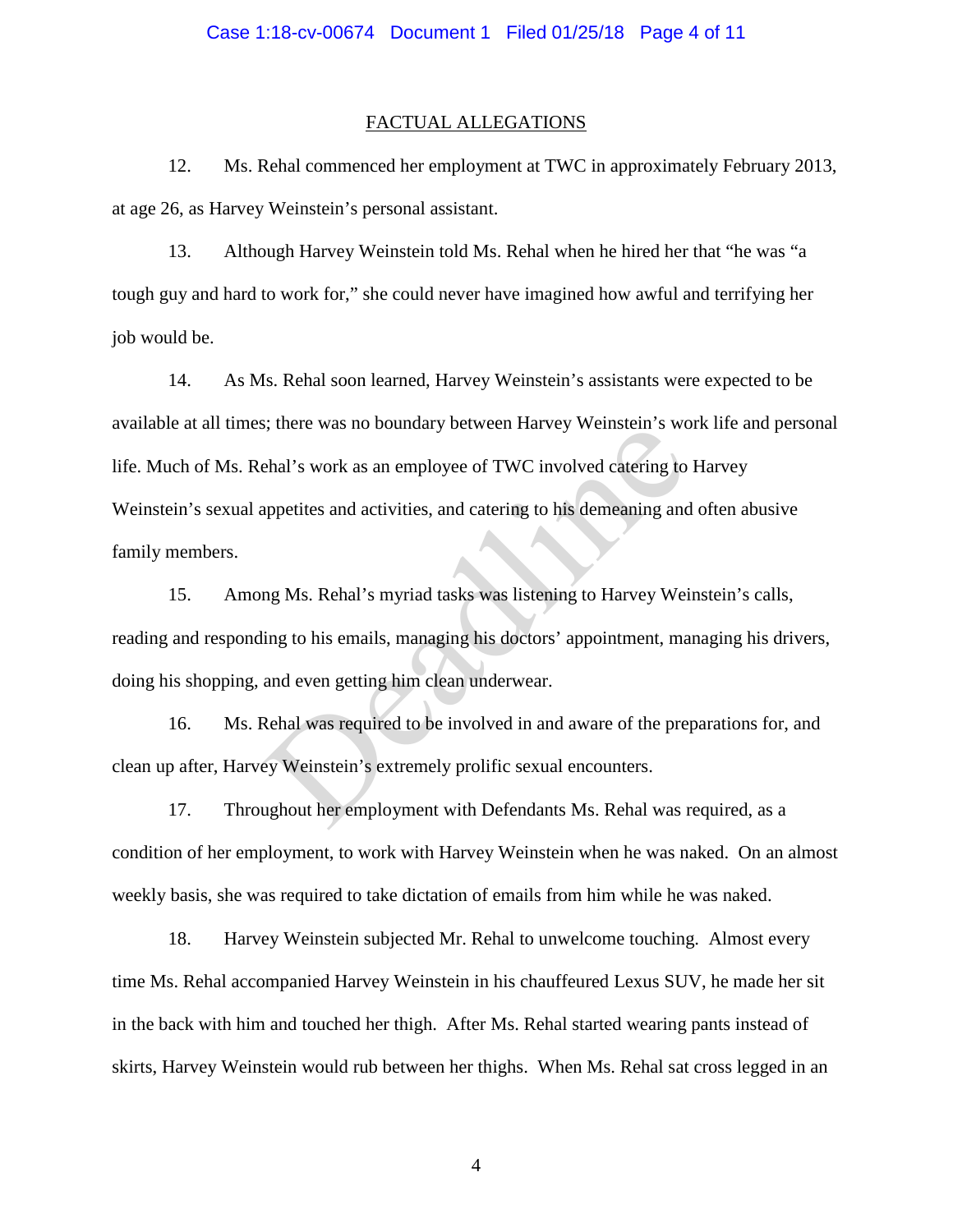## Case 1:18-cv-00674 Document 1 Filed 01/25/18 Page 5 of 11

attempt to prevent him from being able to touch her thigh, Harvey Weinstein would touch the back of her legs and butt.

19. When Harvey Weinstein followed Ms. Rehal out to the chauffeured Lexus SUV, he frequently would walk very close to her so that his large belly would touch her. When Ms. Rehal attempted to move away he came even closer and pressed himself against her.

20. Ms. Rehal was also subjected to other extremely offensive physical contact, which should never occur in the work environment and to which she would not have been subjected but for Harvey Weinstein's depraved abuses of power, that were aided and abetted for years by Defendants' acts and omissions.

21. Harvey Weinstein used sexist and sexual language to refer to Ms. Rehal, *regularly* referring to her as "cunt" or "pussy." On numerous occasions he said, "What's wrong Sandeep, is the tampon up too far today?" His offensive sexist comments about and to Ms. Rehal were constant and were made openly in the presence of other employees of TWC.

22. Harvey Weinstein repeatedly made remarks to Ms. Rehal about her appearance, and her clothes. Harvey Weinstein told Ms. Rehal she looked good and leered at her. When in a futile attempt to minimize Harvey Weinstein's comments about her appearance, Ms. Rehal started wearing pants, Harvey Weinstein complained to her "you used to dress so cute and now what's going on?" bey weinstein subprayed abuses of power, that were all<br>
in a were all any and the set of the set of the set of the set of the set of the set of the set of the set of the set of the set of the set of the set of the set of t

23. Harvey Weinstein repeatedly emphasized his absolute power to Ms. Rehal and others. He constantly bragged about his power, stating to Ms. Rehal and other employees, "I am Harvey Weinstein and you are at Weinstein University. I decide whether or not you graduate."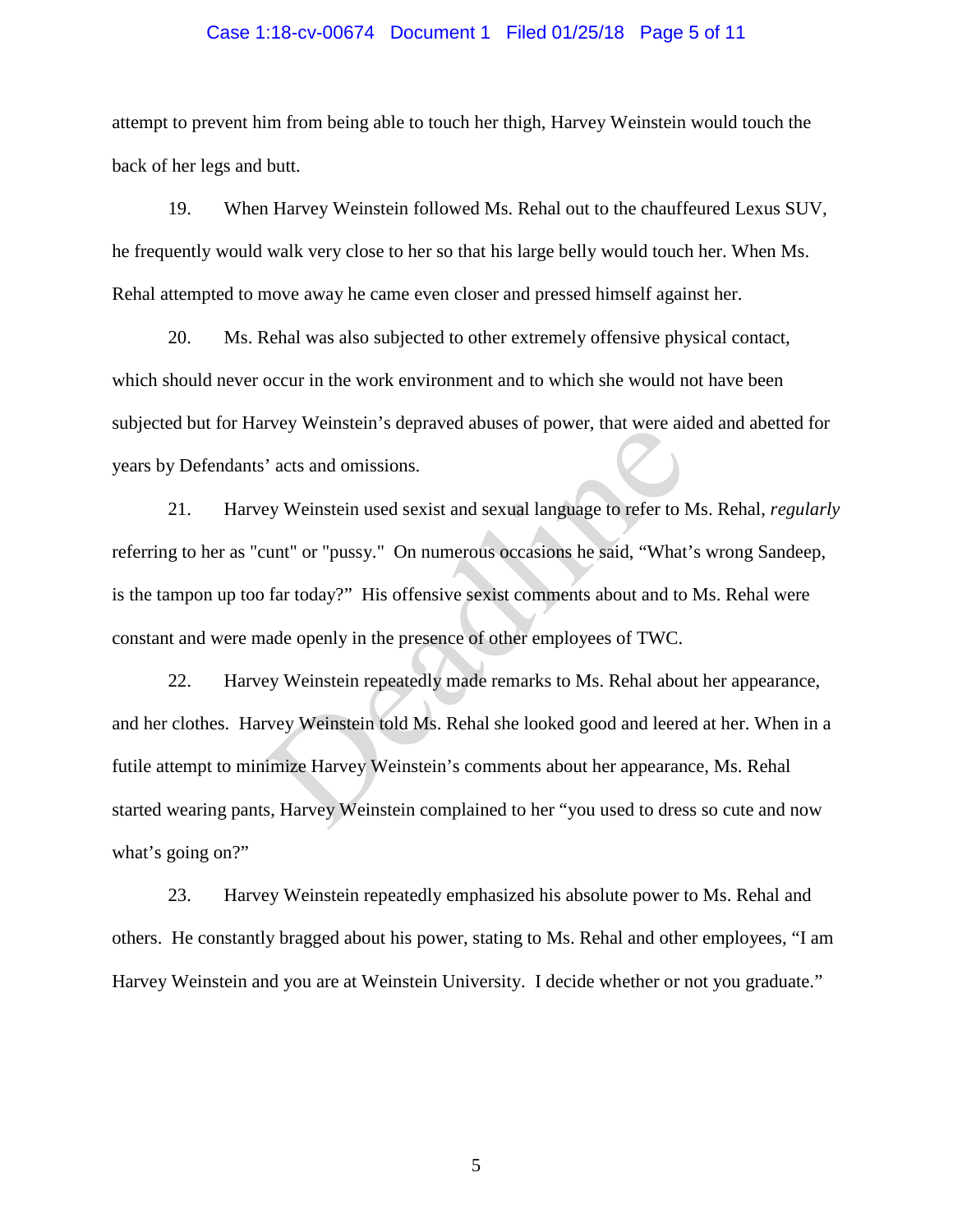# Case 1:18-cv-00674 Document 1 Filed 01/25/18 Page 6 of 11

24. Among Ms. Rehal's responsibilities was to maintain Harvey Weinstein's list of contacts with a special asterisk that identified Harvey Weinstein's "girls," his many sexual partners.

25. Harvey Weinstein also ordered Ms. Rehal to obtain and set up an apartment close to the office for him to use with one of his sexual liaisons, and purchase women's lingerie for the woman in that apartment as well as gifts for other women.

26. In addition to maintaining his list of available women, Ms. Rehal was forced to do many other offensive chores to "assist" in Harvey Weinstein's sex life. She was required to manage the stock of Caverject shots for his erectile dysfunction. She had to obtain the shots and keep them stocked in cabinet behind her desk at Harvey Weinstein's TWC office. Every time Harvey Weinstein went to meet a woman at a hotel, in the office, or elsewhere, which occurred on average at least three times a week when he was in New York, Ms. Rehal was required as part of her job to provide Harvey Weinstein with a shot, which she placed in his jacket pocket or in a brown paper bag. Caverject shots for his erectile dysfunction. She had to of<br>n cabinet behind her desk at Harvey Weinstein's TWC of<br>nent to meet a woman at a hotel, in the office, or elsewher<br>hree times a week when he was in New York, Ms.

27. At one point in Ms. Rehal's employment, the Caverject shots were no longer available from the London doctor who had been prescribing them. Harvey Weinstein ordered Ms. Rehal to find a supply in the United States and gave her a bonus of \$500 paid by TWC for doing so. Frank Gil, knowing that the bonus was for Ms. Rehal's procurement of erectile dysfunction drugs, authorized the payment.

28. Another "task" Ms. Rehal was forced to do to aid Harvey Weinstein's sexual encounters was to clean up the semen on the couch in Harvey Weinstein's office. This happened on a regular basis, three or so times a week when Harvey Weinstein was in New York.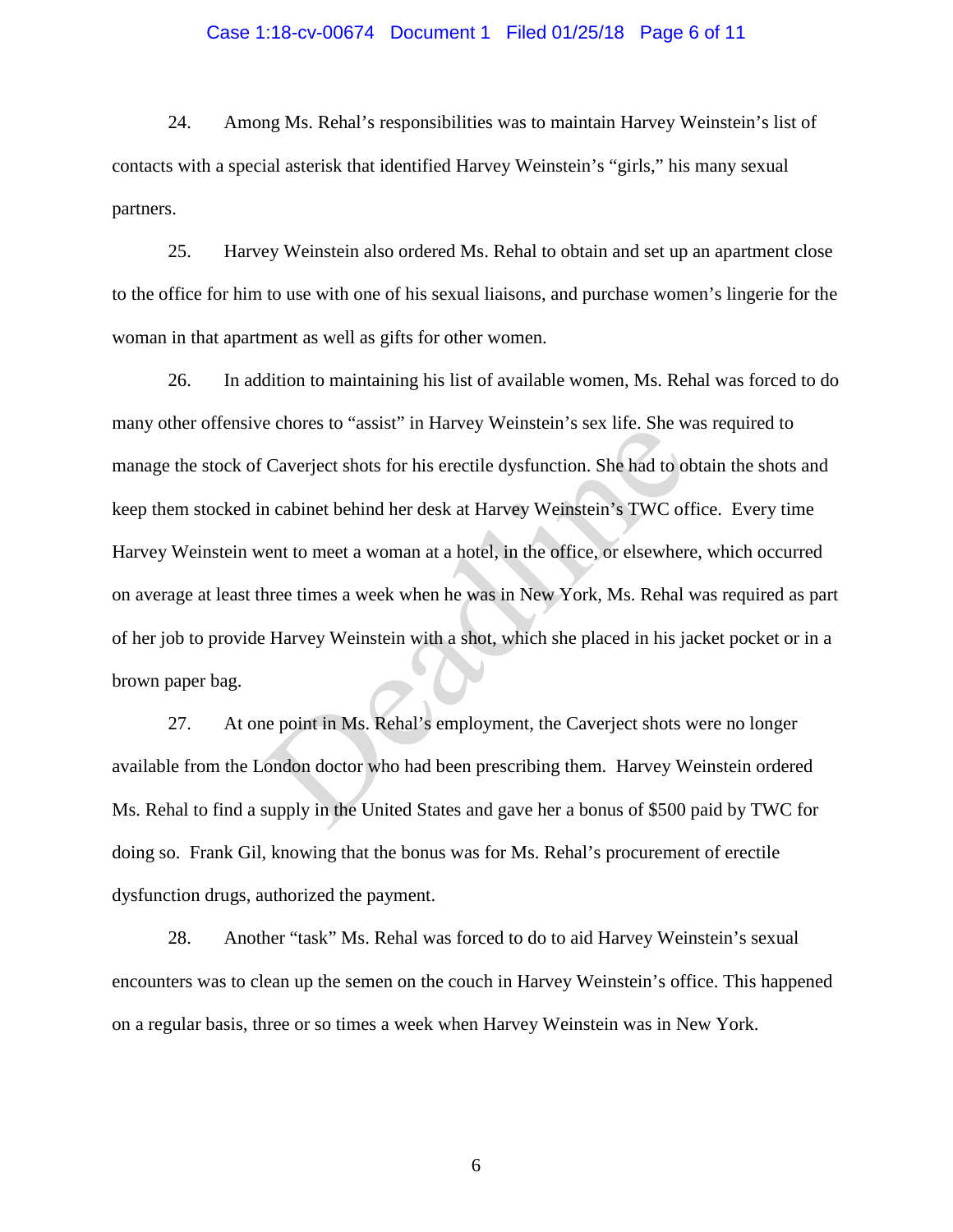### Case 1:18-cv-00674 Document 1 Filed 01/25/18 Page 7 of 11

29. Ms. Rehal had to pick up Harvey Weinstein's used Caverject shots, which he tossed on the floor in his office, hotel rooms and his apartment. She also had to pick up his used condom, and clean up rooms before housekeeping personnel would do their work.

30. Of course, Ms. Rehal was not the only victim of Harvey Weinstein. Upon information and belief and as reported in the New York Times, The New Yorker, and Vanity Fair, Harvey Weinstein's sexual abuse and conduct, and his use of the office, TWC and the staff to enable it, was common knowledge in the office, to management, to his brother Robert Weinstein and to Frank Gil.

31. Before she was forced to quit, Ms. Rehal reported various matters relating to Harvey Weinstein to others within the company. Ms. Rehal was the author of a document entitled "Harvey's Friends." On information and belief, Harvey Weinstein has recently had that document destroyed. Also on information and belief, Ms. Rehal's personnel file is missing and may have been destroyed at Harvey Weinstein's request. re she was forced to quit, Ms. Rehal reported various matt<br>to others within the company. Ms. Rehal was the author of<br>friends." On information and belief, Harvey Weinstein ha:<br>Also on information and belief, Ms. Rehal's per

32. By February 2015, Ms. Rehal could not take it anymore. The cumulative effect of the sexually charged environment she was forced to endure, the demeaning tasks she had to perform to enable Harvey Weinstein's sexual behavior, and the physical and emotional abuse she was subjected to left her no choice but to resign.

### CLAIMS FOR RELIEF

### COUNT I (Discrimination and Harassment in Violation of the NYCHRL) (Against Defendants Harvey Weinstein Robert Weinstein and TWC)

33. Plaintiff hereby repeats and re-alleges each and every allegation in the preceding paragraphs as if set forth fully herein.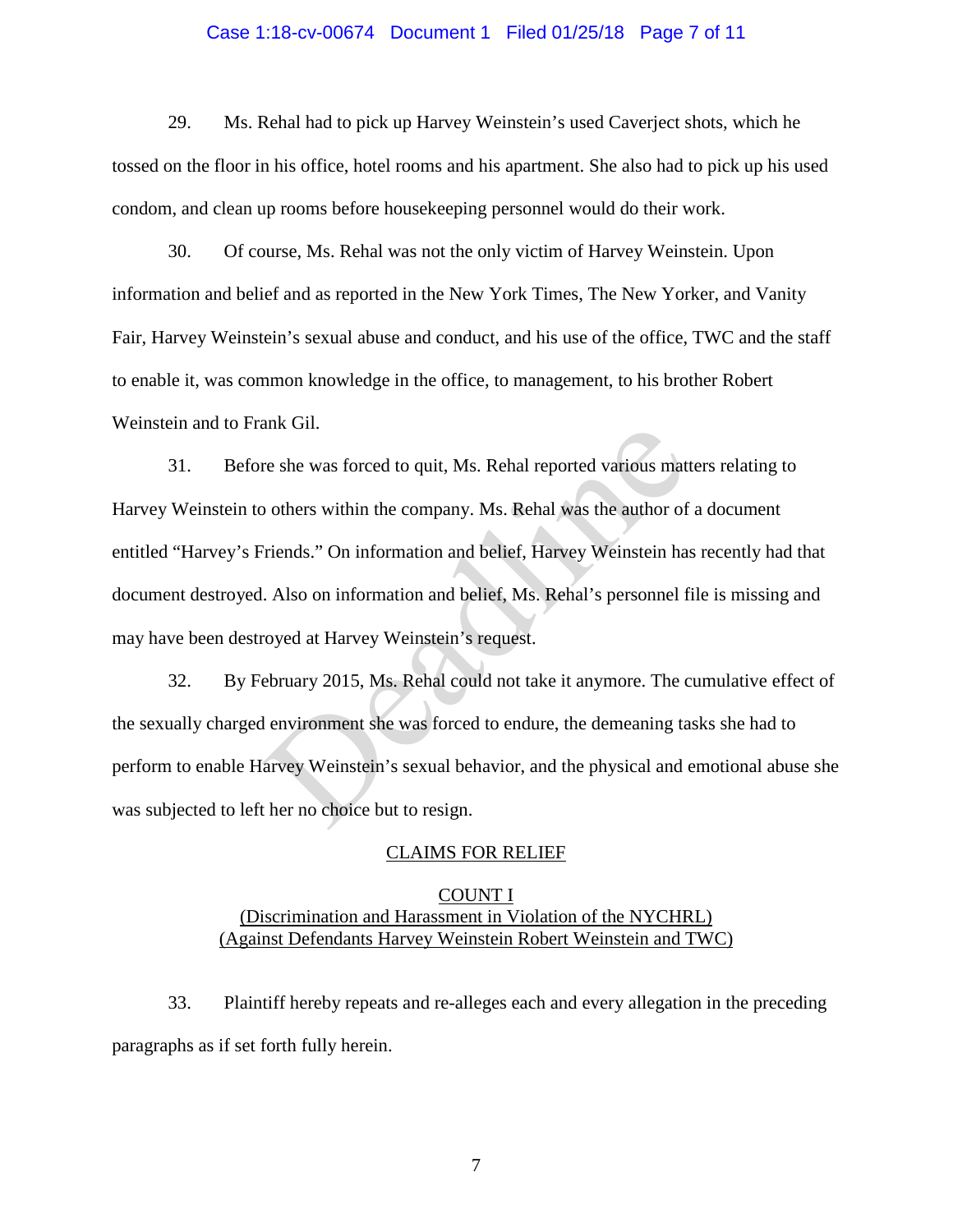### Case 1:18-cv-00674 Document 1 Filed 01/25/18 Page 8 of 11

34. Defendants have discriminated against Plaintiff on the basis of her sex in violation of the NYCHRL by denying her equal terms and conditions of employment, including, but not limited to, denying her the opportunity to work in an employment setting free of unlawful discrimination and sexual harassment, leading to her constructive termination.

35. Defendants have discriminated against Plaintiff on the basis of her sex in violation of the NYCHRL by creating, fostering, and condoning, accepting, ratifying and/or otherwise failing to prevent or to remedy a hostile work environment.

36. As a direct and proximate result of Defendants' unlawful discriminatory conduct in violation of the NYCHRL, Plaintiff has suffered, and continues to suffer, monetary and/or other economic harm for which she is entitled an award of monetary damages and other relief.

37. As a direct and proximate result of Defendants' unlawful discriminatory conduct in violation of the NYCHRL, Plaintiff has suffered, and continues to suffer, severe mental anguish and emotional distress, including, but not limited to, depression, humiliation, embarrassment, stress and anxiety, loss of self-esteem and self-confidence, and emotional pain and suffering for which she is entitled to an award of monetary damages and other relief. YCHRL, Plaintiff has suffered, and continues to suffer, n<br>
YCHRL, Plaintiff has suffered, and continues to suffer, n<br>
in for which she is entitled an award of monetary damages<br>
direct and proximate result of Defendants' un

38. Defendants' unlawful and discriminatory conduct constitutes willful or wanton negligence, or recklessness, or a conscious disregard of Plaintiff's rights or conduct so reckless as to amount to such disregard in violation of the NYCHRL for which Plaintiff is entitled to an award of punitive damages.

## COUNT II (Aiding and Abetting in Violation of the NYCHRL) (Against Defendants Harvey Weinstein Robert Weinstein and Frank Gil)

39. Plaintiff hereby repeats and re-alleges each and every allegation in the preceding paragraphs as if set forth fully herein.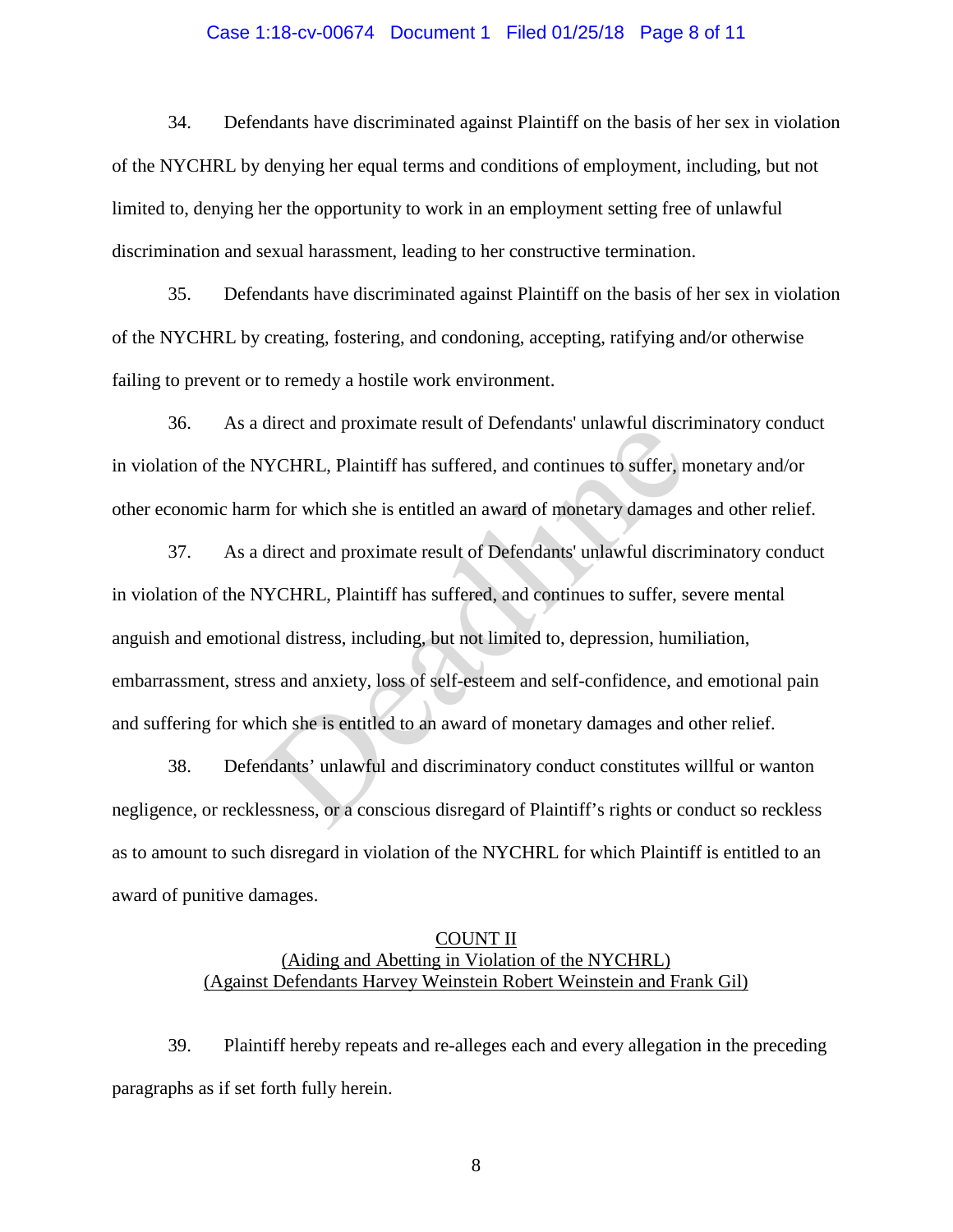### Case 1:18-cv-00674 Document 1 Filed 01/25/18 Page 9 of 11

40. Defendant Harvey Weinstein, as set forth above, directly participated in the discriminatory conduct perpetrated against Plaintiff.

41. Defendants Robert Weinstein and Frank Gil aided and abetted Harvey Weinstein's discriminatory conduct.

42. As a direct and proximate result, Plaintiff has suffered, and continues to suffer, monetary and/or economic damages, including, but not limited to, loss of past and future income for which Plaintiff is entitled to an award of damages.

43. As a direct and proximate result, Plaintiff has suffered, and continues to suffer, severe mental anguish and emotional distress, including, but not limited to, depression, humiliation, embarrassment, stress and anxiety, loss of self-esteem and self-confidence and emotional pain and suffering for which Plaintiff is entitled to an award of damages.

44. Defendants' unlawful and discriminatory conduct constitutes willful or wanton negligence, or recklessness, or a conscious disregard of Plaintiff's rights or conduct so reckless as to amount to such disregard in violation of the NYCHRL for which Plaintiff is entitled to an award of punitive damages. and emotional distress, including, but not limited to, deassment, stress and anxiety, loss of self-esteem and self-cosuffering for which Plaintiff is entitled to an award of dan mdants' unlawful and discriminatory conduct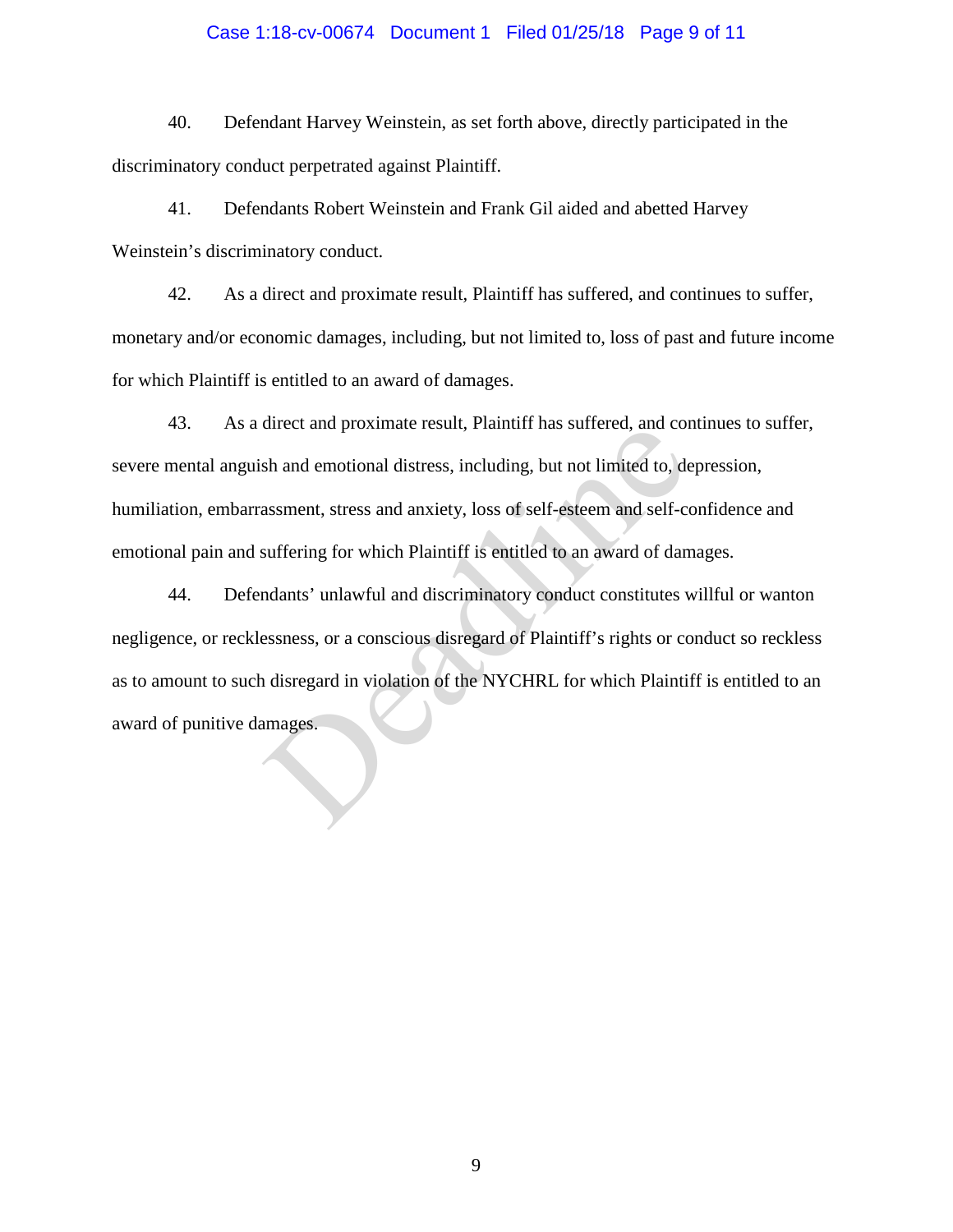#### PRAYER FOR RELIEF

 WHEREFORE, Plaintiff prays that the Court enter judgment in her favor and against Defendants for the following relief:

(a) A declaratory judgment that the actions, conduct and practices of Defendants complained of herein violate the laws of the City of New York;

(b) An injunction and order permanently restraining Defendants and its partners, officers, owners, agents, successors, employees and/or representatives, and any and all persons acting in concert with them, from engaging in any such further unlawful conduct, including the policies and practices complained of herein;

(c) An award of damages against Defendants, in an amount to be determined at trial, plus prejudgment and post judgment interest, to compensate Plaintiff for all monetary and/or economic harm, including, but not limited to, loss of income, reputational harm and harm to professional reputation; for harm to her professional and personal reputations and loss of career fulfillment; for all non-monetary and/or compensatory harm, including, but not limited to, compensation for physical injury, pain and suffering, serious psychological and emotional distress, mental anguish, stress and anxiety, embarrassment and humiliation; all other monetary and/or non-monetary losses suffered by Plaintiff; th them, from engaging in any such further unlawful cond<br>
as complained of herein;<br>
ward of damages against Defendants, in an amount to be to<br>
d post judgment interest, to compensate Plaintiff for all n<br>
luding, but not li

(d) An award of punitive damages in an amount to be determined at trial;

(e) An award of costs that Plaintiff has incurred in this action, including, but not limited to, expert witness fees, as well as Plaintiff's reasonable attorneys' fees and costs to the fullest extent permitted by law; and

(f) Such other and further relief as the Court may deem just and proper.